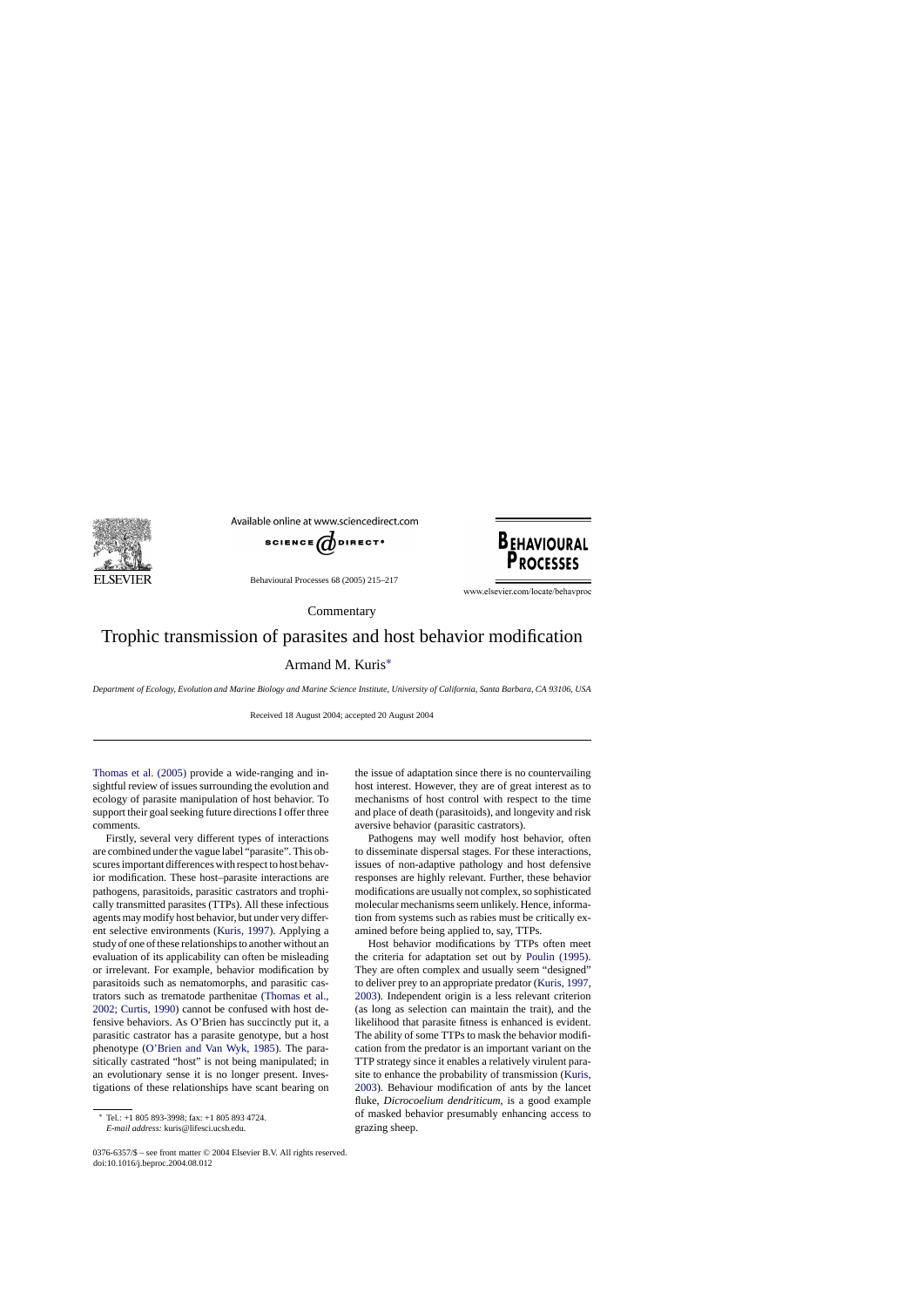Secondly, the demand that the adaptive nature of behavior modification by TTPs be rigorously tested has developed an ecclesiastical tenor (forgive a Church metaphor in an evolutionary argument). Whether the modification arises early in a phylogeny, or has other pathological consequences, does not diminish the selective force exerted by the requirement that a TTP's prey host be consumed by an appropriate predator host. It is not surprising that the range of behaviors reported includes increased exposure, reduced alertness, reduced speed, reduced stamina and "odd" behaviors that potentially facilitate recognition and capture by the predator. These are often accompanied by changes in colour and sometimes by structural deformities. The dramatic findings concerning the trematode, *Ribeiroia ondatrae*, in frogs ([Johnson and Sutherland, 2003\) p](#page-2-0)rovide perhaps the most obvious link between a TTP, its induction of limb deformities, and increased susceptibility to avian predators.

Models of the three species interaction between a TTP, its prey and its predator hosts suggest that under a wide set of conditions the predator will benefit via easier food acquisition ([Freedman, 1990; Lafferty, 1992\),](#page-2-0) particularly if their pathology is limited in the predator. This condition is widely met (except for masked TTPs) ([Kuris, 2003\).](#page-2-0) Hence, for TTPs, a prima facie case for adaptation appears justified and more interesting issues merit attention.

Thirdly, future research emphasizing the physiological mechanisms of altered behaviors, and the role of these interactions in ecology, will provide the greatest gain to knowledge of behavior modification by TTPs. Consider one of the best documented cases, the metacercariae of *Euhaplorchis californiensis* encysted in the brain case of the killifish, *Fundulus parvipinnis*. In a field test of the susceptibility of parasitized versus unparasitized, killifish to avian predators, [Lafferty and](#page-2-0) Morris (1996) showed that infected fish were  $30X$  more likely to be eaten than were unparasitized fish. This effect was also intensity-dependent (as was the extent of behavior modification). Importantly, these parasitized fish were otherwise normal and healthy. Their weightto-length and gonosomatic ratios were not significantly different from those of uninfected control fish. This implies that the manipulation by the parasite is physiologically subtle and sophisticated. Knowledge of this mechanism has the potential to reveal how complex behaviors are precisely controlled, and could ultimately lead

to important pharmacological discoveries. In a similar vein, analysis of the teratogenic induction of limb deformities by *R. ondatrae* in frogs may also contribute to our understanding of limb morphogenesis.

The [Lafferty and Morris \(1996\)](#page-2-0) study also points to major gaps in the ecological evaluation of host behavior modification by TTPs. The killifish is the most abundant fish in the estuaries and salt marshes of southern California and Baja California. The trematode, *E. californiensis*, is also ubiquitous in those habitats. The question arises as to whether the diverse and abundant assemblage of piscivorous birds on these coasts could be sustained in the absence of this enhanced food delivery system? The population level consequences of behavior modification need investigation to determine whether such effects are curiosities or can structure ecosystems.

To evaluate the role of TTPs in host–parasite dynamics, it will also be of considerable value to examine host specificity, site specificity, crowding effects, intensity-dependent pathology and the aggregation of TTPs among both prey and predator hosts. If the physiological intervention by the TTP is precise, then it is unlikely to be effective in all host species. Some studies suggest that host specificity of trematodes to second intermediate (prey) hosts is surprisingly hostspecific ([Reversat et al., 1989\).](#page-2-0) In prey hosts, TTPs are often relatively small (e.g., metacercariae), hence a precise location should promote effective delivery of the modifying message. Yet, for some species site specificity is low ([Martin, 1950; Torchin et al., in press](#page-2-0)). Crowding effects are widespread among macroparasites, parasitoids and parasitic castrators. In contrast, competition among behavior-altering TTPs should be negligible ([Kuris, 2003\)](#page-2-0) (an obvious exception, larval tapeworms such as *Schistocephalus* ([Heins et al.,](#page-2-0) [2002\),](#page-2-0) are also parasitic castrators). This remains to be systematically investigated. As a corollary, intensitydependent pathology should promote the success of the entire infrapopulation of TTPs in the prey host. This also merits examination. Finally, aggregation of TTPs in prey hosts would seem to facilitate their transmission (unlike aggregation in macroparasites models which selectively deletes large infrapopulations of parasites from a host population). Yet, intensity-dependent host behavior modification potentially truncates the aggregated distributions in prey hosts; making analysis of this gain to aggregated infrapopulations challenging.